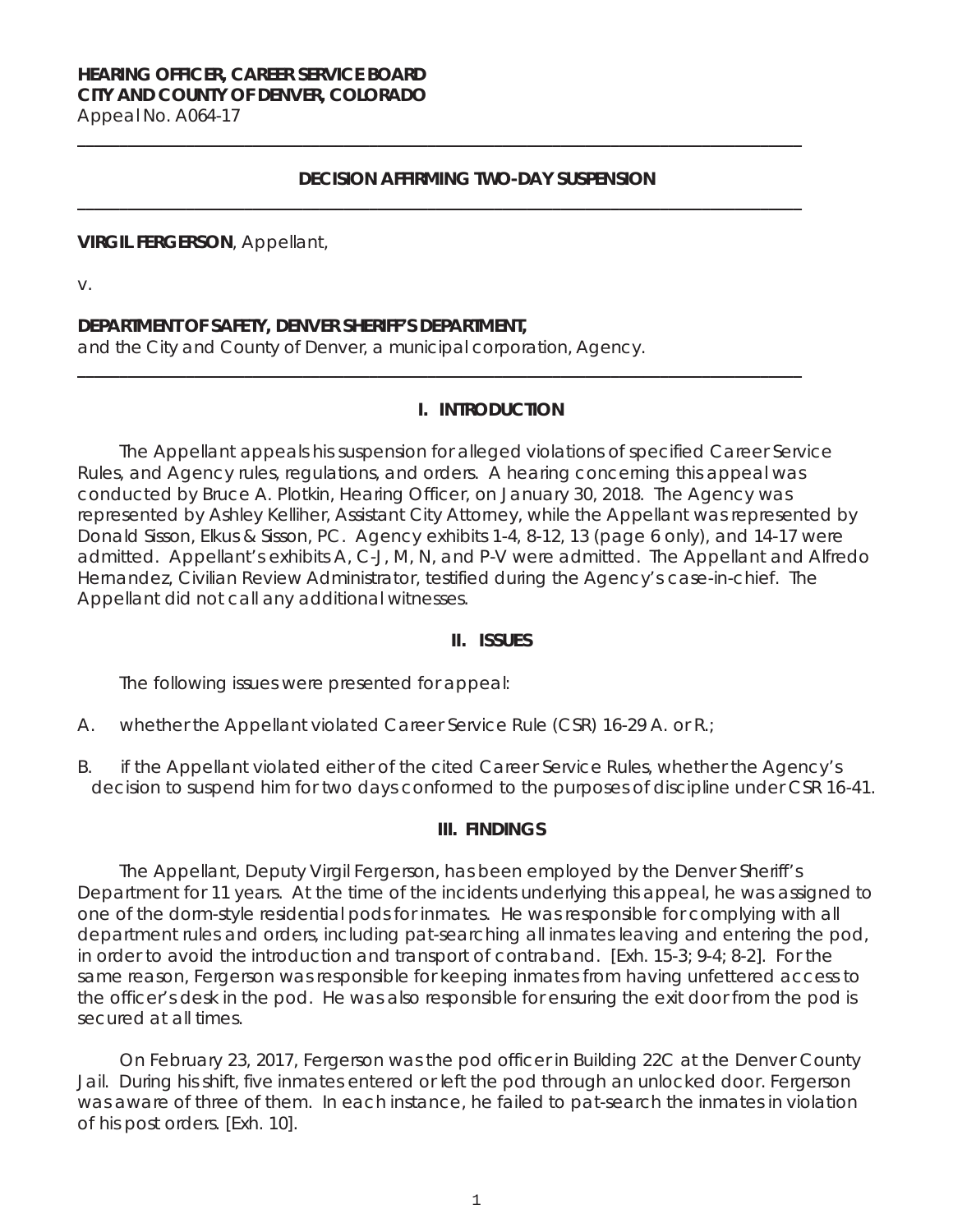While Fergerson left his desk to conduct a mandatory cell-check, six inmates crowded around his desk. One of them reached into Fergerson's desk and was later found to have contraband in his cell of the type he could have obtained from Fergerson's desk. Fergerson saw the inmates crowded around his desk from upstairs in the pod and told them they shouldn't be there, but he did not intervene to disburse them, the inmates remained around his desk, and he did not search them for potential contraband taken from the desk. One of them, unbeknownst to Fergerson, took some paperwork on a clipboard from the desk.

A review of the security video recording revealed Fergerson was lax in securing the door to the pod. An inmate entered through an unlocked pod door which Fergerson had failed to secure. Fergerson did not see the inmate enter and the inmate hid from Fergerson's view without having been pat-searched. Another inmate, Chapman, who had reached into Fergerson's desk while Fergerson was conducting a round, walked out of the pod through the unlocked pod door unbeknownst to Fergerson. Chapman was stopped at a secured door where he began to yell obscenities. Deputies there called for a supervisor and medical staff. He was taken to a cell in another building where he jumped on a bunk until it broke. He also tried to cut his wrist with a broken plastic bottle. He was handcuffed and taken to another cell where he was placed in a restraint chair. A team of deputies placed him in a suicide smock. [Exh. 13]. None of this would have occurred had Fergerson secured the pod door to 22C. When Chapman's cell in 22C was searched, contraband was found, including two highlighters, one pen, one pencil, one partial roll of trash bags, and a smashed battery.

When Chapman's sortie was reported, an investigation ensued into how he left 22C unaccompanied. The investigation turned to Fergerson's role. He was served with a letter in contemplation of discipline and he attended a contemplation of discipline meeting on September 28, 2017 with his attorney-at-law. The Agency issued its notice of suspension to Fergerson on October 19, 2017, and he filed a timely appeal.

### **IV. ANALYSIS**

### **A. Jurisdiction and Review**

Jurisdiction is proper under CSR §19-10 A.1.b., as the direct appeal of a suspension. I am required to conduct a *de novo* review,<sup>1</sup> meaning to consider all the evidence as though no previous action had been taken. Turner v. Rossmiller, 532 P.2d 751 (Colo. App. 1975).

### **B. Burden and Standard of Proof**

The Agency retains the burden of persuasion, throughout the case, to prove Fergerson violated one or more cited sections of the Career Service Rules, and to prove its decision to suspend Fergerson's employment for two days complied with CSR 16-41. The standard by which the Agency must prove its claims is a preponderance of the evidence.

### **C. Career Service Rule Violations**

i<br>T

### **16-29 A. Neglect of duty or carelessness in performance of duties and responsibilities.**

To sustain a violation under CSR 16-29 A., the Agency must establish Fergerson failed to perform a known duty. In re Gomez, CSA 02-12 (5/14/12), *citing* In re Abbey, CSA 99-09, 6 (8/9/10). The notice of discipline did not specify what actions related to this rule. At hearing, the decision maker found Fergerson in violation of this rule for "not wanting to do what he

<sup>&</sup>lt;sup>1</sup> Under current CSR 20 (effective October 20, 2017 and amended January 10, 2018), disciplinary appeals by uniformed deputy sheriffs are no longer reviewed *de novo*.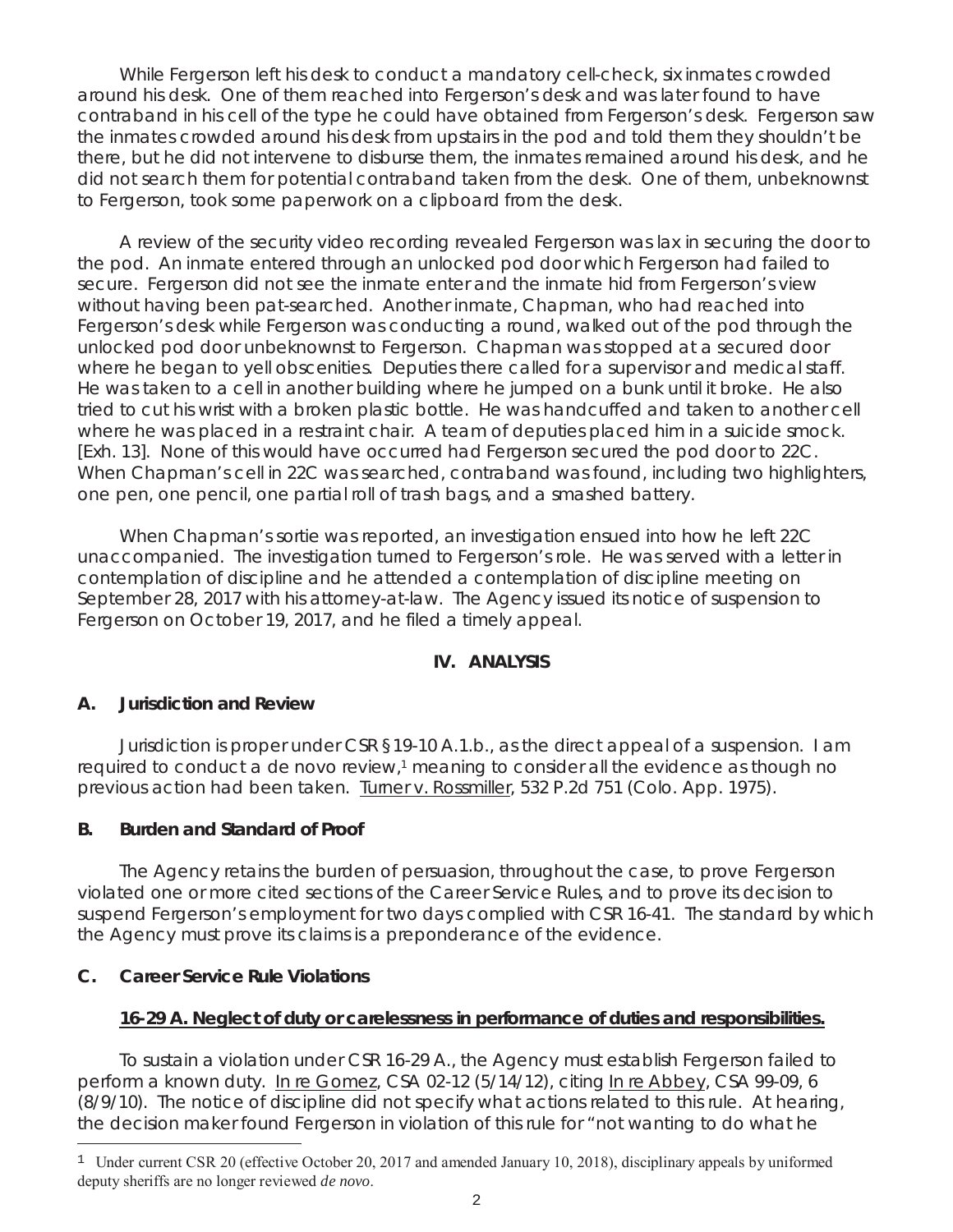needed to do, at certain points in time." [Hernandez testimony]**.** He also stated another basis for finding a violation under this rule was Fergerson's failure to secure the door to the pod. The duty to secure the pod door is specific to Building 22 Post Order, Exhibit 9. In the absence of another specified duty, no violation, apart from those cited below, is found under CSR 16-29 A.

**16-29 R. Conduct which violates the Career Service Rules, the City Charter, the Denver Revised Municipal Code, Executive Orders, written departmental or agency regulations, policies or rules, or any other applicable legal authority. When citing this subsection, a department or agency must cite the specific regulation, policy or rule the employee has violated.** 

As it pertains to the following Denver Sheriff Department Rules and Regulations:

# **300.19.1 Disobedience of Rule**

**Deputy sheriffs and employees shall not violate any lawful Departmental rule (including CSA rules), duty, procedure, policy, directive, instruction, order (including Mayor's Executive Orders), or Operations Manual Section.** 

As it pertains to

# **200.9 Full Attention to Duties**

**Deputy sheriffs and employees shall devote their full attention to their duties in accordance with the policies and procedures of their assigned post.** 

Hernandez, testified Fergerson violated this rule by permitting a group of inmates to congregate around his desk, for failing to pat-search each inmate who left or entered the pod, and for intentionally failing to secure the pod door which allowed inmates to exit and enter the pod, both with and without his knowledge.

# Congregating around the officer's desk.

In response to this claim, Fergerson stated there is no rule or post order addressing such a duty. The duty to prevent inmates from congregating around the deputy's desk in the housing pods - particularly when the deputy is absent from the officer's desk - derives from several sources. First, deputies are obligated to search for and prevent inmates from obtaining contraband. The officer's desk in the residential pods contains contraband which may be readily accessed if the deputy is not vigilant. Such items include: pens and pencils which are used as stabbing tools; highlighters which are used as inhalants; paperclips which are used as escape tools; and clipboards which contain sharp metal parts, which can also be used for stabbing. [Hernandez testimony; *see also* Exh 2-4]. The officer's desk also contains inmates' personal information, including whether they are to be separated from certain other inmates, medical information, and other details which inmates might use to target or intimidate other inmates.

Fergerson acknowledged, and the video clearly shows, he was aware six inmates gathered next to his desk while he was upstairs conducting rounds. [Exh. 11 at 11:06:00]. Even after seeing them crowded around his desk, he did not stop them, despite recognizing his obligation to do so. [Fergerson testimony; Exh. 3-14; 3-20; 3-21]. Contraband of the kind kept in the officer's desk was later found in an inmate's cell. That discovery was ample evidence of the danger of allowing such assemblies, and of the duty to prevent them.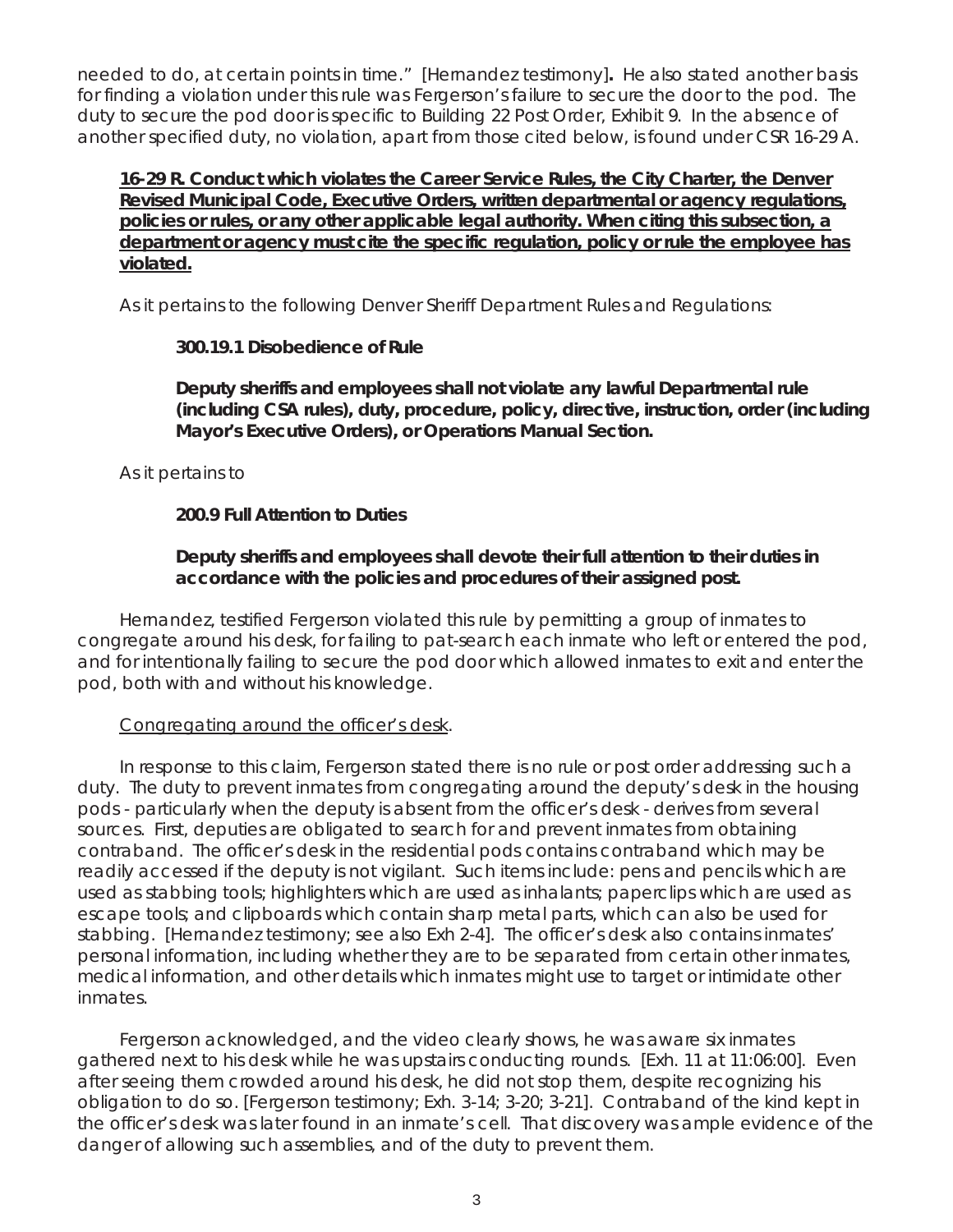Second, deputies are obligated to ensure the safety of inmates and their own safety. Allowing a group of inmates to congregate around an officer's desk, in close proximity to sharp objects, endangers the deputy and other inmates. Fergerson acknowledged he could not tell from his position on the second floor what the inmates surrounding his desk were accessing.

Third, not every duty is required to be separately addressed in writing. Such a practice would create an impractical tome, and every situation is different, making it impossible to state in writing every duty for every situation. Nonetheless, basic duties, such as maintaining a safe environment, are explicit in the Agency's rules and regulations,2 and are expected to be upheld by every officer. For these reasons, the oft-repeated defense "if a duty is not in writing it is not a duty," is incorrect. Fergerson was obligated to prevent groups of inmates from gathering at his desk while he was conducting rounds. He was aware that a group gathered and failed to prevent or disperse it. He also acknowledged he "wouldn't have that many inmates [around his desk]." [Exh. 4-10]. That failure was a violation of his duty to maintain a safe and secure pod. Accordingly, he failed to pay full attention to his duties in violation of RR 200.9.

Fergerson responded he was not in violation of this rule because he was conducting rounds at the time inmates gathered around his desk, consequently since he was performing a duty, there could be no violation of this rule. [Exh. 6-6]. This claim is patently false. First, it is irrelevant to the Agency's claim. The issue is whether Fergerson allowed inmates to crowd around his desk. He did. Fergerson's follow-up response, that it is impossible to focus on more than one duty at a time, was aptly rebutted by Hernandez, who testified deputies are expected to perform more than one duty at a time in order to maintain safety, just as the driver of an automobile is expected to see an approaching pedestrian, a changing light, and traffic from the left and the right, all at the same time. [Hernandez cross-exam].

Unlocked pod door. The Agency also found Fergerson failed to pay full attention to his duty to secure the pod doors. The Post Order governing Building 22 specifies doors to the pod "shall be secured during the hours of 0600-2200, with the exception of allowing authorized entrance and/or exit." [Exh. 9-3]. The Agency found Fergerson allowed inmates in or out of the pod through an unlocked door in the following instances.

10:49:25 – Fergerson placed key near but not in key hole, and door opened; 10:49:34 – Fergerson closed door, but did not pull the door closed securely; 10:53:16 – Fergerson accompanied an inmate to the pod door, placed his key near the key hole without inserting it, door opened, and inmate left;

10:53:25 – Fergerson closed the door without securing it.

[Exh. 10].

i<br>T

Fergerson claimed security specialists manning the door controls remotely may have opened the inmates entering the pod could have had the door opened by a. There were two instances cited by the Agency of inmates entering the pod through an unsecured door: 11:03:17 and 11:07:43.

First, Appellant's explanation, even on its face, does not address or justify the above-cited instances of Fergerson allowing inmates to exit the pod through an unsecured door or failing to secure the pod door after an unsecured access by an inmate. [*See* Exh. 9-3]. In addition, Fergerson provided no testimony or other evidence that security specialists engage in such practice without communicating with the pod officer. Further, that explanation makes little sense, since such a practice would place pod officers in jeopardy of failing the requirement to

<sup>2</sup> *See, e.g.* Exh. 8-1: "Procedures will regulate movement to maintain control, safety and security" and Exh. 9-4: "Making rounds to ensure the pod is safe, secure…"]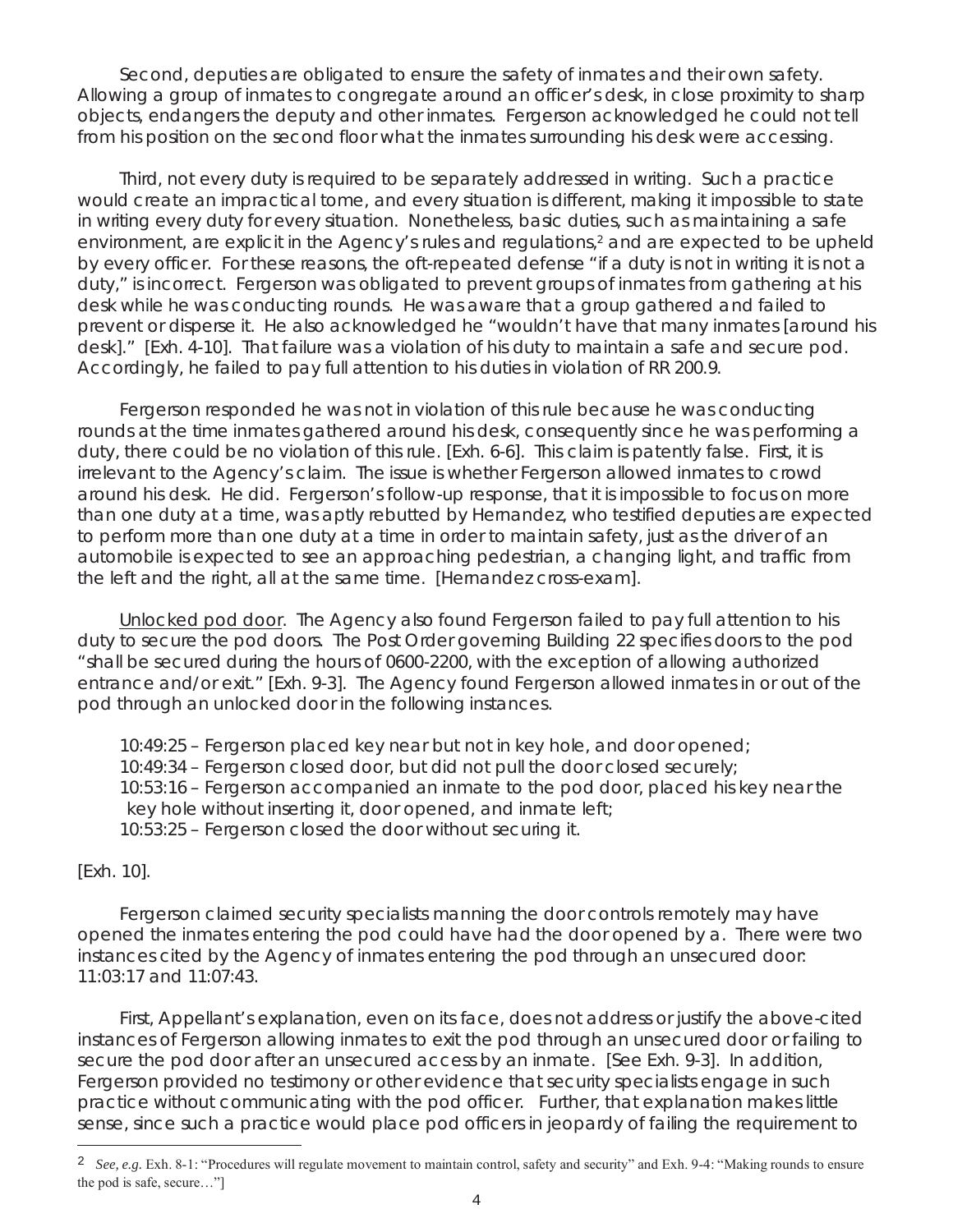search each inmate entering the pod if they were unaware of such remote unlocking of the pod door. In either case, housing officers are required to maintain secured doors to and from the residential pods they control. Fergerson failed to secure the pod door when he opened it, as seen at video time-stamp 10:49:34 and 10:53:16. He also failed to secure the pod door when it was apparent to him that inmates intentionally left the pod door ajar at time-stamp 11:03:20 and 11:07:45 during his shift on February 23, 2017.

## Failure to pat-search.

The Agency alleged Appellant's actions in failing to pat search inmates entering or leaving the pod also violated CSR 16-29 R. as it pertains to the following Departmental or Post Orders:3

# **Denver Sheriff Department County Jail Division – Building 22 Post Orders**

**D. Pod Officers B, C, D Pods. The Pod Officers shall be responsible for the following, but not limited to:** 

… **Pat searching all inmates prior to leaving housing unit and upon return (Department Order 4050 Control of Inmates Movement A.2.b.).** 

and

i<br>T

# **Department Order 4050.1I – Control Inmate Movement**

### … **b. Inmates will be "pat" searched prior to leaving a housing area and upon return.**

The departmental order governing inmate movement and the post order governing the operation of building 22 require the housing deputy to pat-search every inmate who enters or leaves the pod. As pod officer in 22C on February 23, 2017, Fergerson was required to fulfill those duties.

The Agency cited these instances when Fergerson should have, but did not, pat search an inmate entering or leaving the pod:

- [Exh. 10  $@$  10:49:08] Another deputy left the pod with an inmate without searching the inmate. Fergerson also did not search the inmate.
- [Exh. 10  $@$  10:53:16 Fergerson walked to pod door with an inmate and allowed him to leave without pat-searching him.
- [Exh. 10 @ 11:03:17]: an inmate entered the pod door and spoke with Fergerson, but Fergerson did not pat-search him.
- [Exh. 10 and 11  $@11:07:43]$ : an inmate entered the unlocked pod door while Fergerson was not watching. No one had entered or left since the previous inmate left at 11:03:17. This inmate sat quickly to avoid detection, but Fergerson looked directly at him. The Inmate then hid behind a post. Fergerson looked for him, first to where inmate had been seated, then toward the post and either didn't see him or saw him but did not conduct a pat-search.

Since Fergerson was aware that inmates entered or left without conducting a pat-search, he failed to pay full attention to the duty to pat search each of them, in violation of D.O. 200.9.

<sup>3</sup> *See also*, Denver County Jail General Post Orders: "The Housing Officer shall be responsible for pat searching each inmate when the inmate leaves and returns to the housing unit." [Exh. 15-3].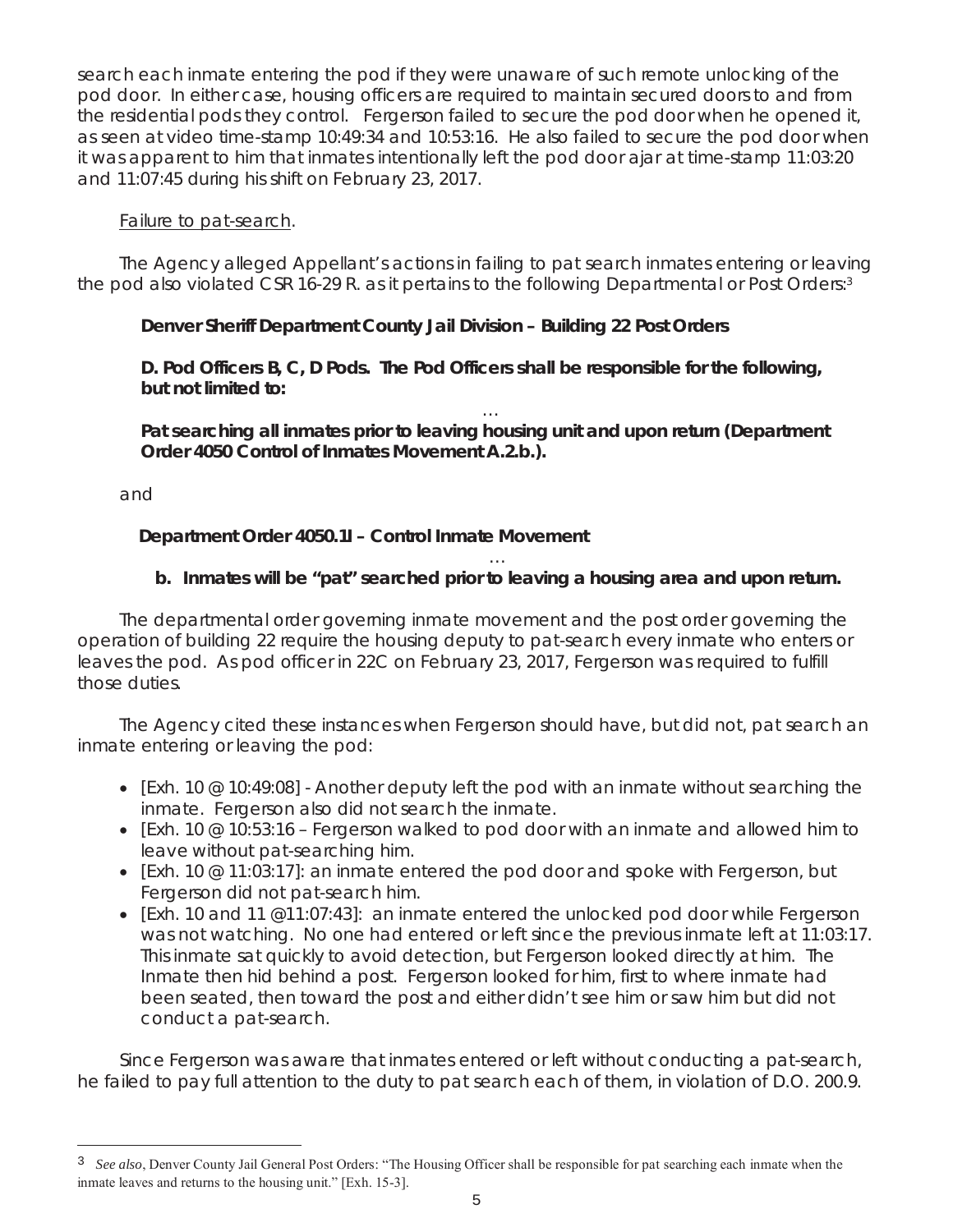Fergerson acknowledged he was trained in the duty to search every inmate entering and leaving the residential pods. He also acknowledged he did not pat search every inmate entering and leaving the pod he controlled on February 23, 2017. [Fergerson testimony; Exh. 3- 10]. His acknowledgment, that he was aware of those orders and failed to comply with them, is *prima facie* proof of a violation.

In response to the first cited incident, Fergerson complained he should not be responsible for pat-searching an inmate who is taken out of the pod in the control of another officer. Building 22 post orders require the pod officer – Fergerson - to pat search each inmate who enters or leaves the pod. It is therefore the responsibility of the pod officer to perform the search and not leave it up to another officer. While this constitutes a violation by Fergerson for not enforcing this post order, I do not accord it any weight, below, in terms of the degree of discipline. As a practical matter, it seems a wasteful use of resources to require the pod officer to double-check an inmate who is under the control of another officer.

The second and third failures to search are clear and unmistakable. These failures to patsearch clearly violated the post order and departmental order, above.

Regarding the fourth bullet point above, Fergerson claimed he did not see the inmate enter, and therefore cannot be responsible to pat search him. First, if he had secured the door when he saw the previous inmate enter an unsecured door at 11:03:17, this inmate would not have been able to enter undetected. Second, based on a review of the video evidence, I find it more likely than not that Fergerson did see this inmate after he entered, yet did not pat search him. Finally, even if Fergerson did not see this inmate, the previous two failures-to-search remain a valid basis to find a violation of these post orders.

Fergerson offered another reason for not pat searching every inmate entering or leaving the pod. He claimed it was impossible to fulfill all duties simultaneously and that "no one" patsearches every inmate who enters or leaves the pod.

The post order requiring the pat search of every inmate entering or leaving is clear and unambiguous. Fergerson presented no testimony of anyone else who complained about such impossibility. He presented no evidence of having complained about the duty as overlyburdensome. On the other hand, the danger of his casual enforcement of these post orders was amply demonstrated by the facts in this case: inmates entered and left freely while it was unknown if they entered or left with contraband which, as Fergerson acknowledged, is the principle reason to search inmates. A mentally unstable inmate created havoc in another building when he left through an unsecured door. Whether Fergerson was directly responsible for the unsecured door through which the inmate left is beside the point. Fergerson's practice of leaving doors unsecured created the conditions which enabled such unfettered ingress and egress.

In summary, Fergerson failed to prevent inmates from congregating around his desk with the result that contraband was taken by one or more inmates; he failed to secure the pod door as required; and he failed to pat-search each inmate entering or leaving the pod, all as required by duty or order. Consequently, he failed to pay full attention to those specified duties resulting in a violation of DO 200.9, and failed to comply with the requirement to pat search inmates in violation of DO 4050.1l and the Building 22 Post Order, establishing violations of 16-29 R.